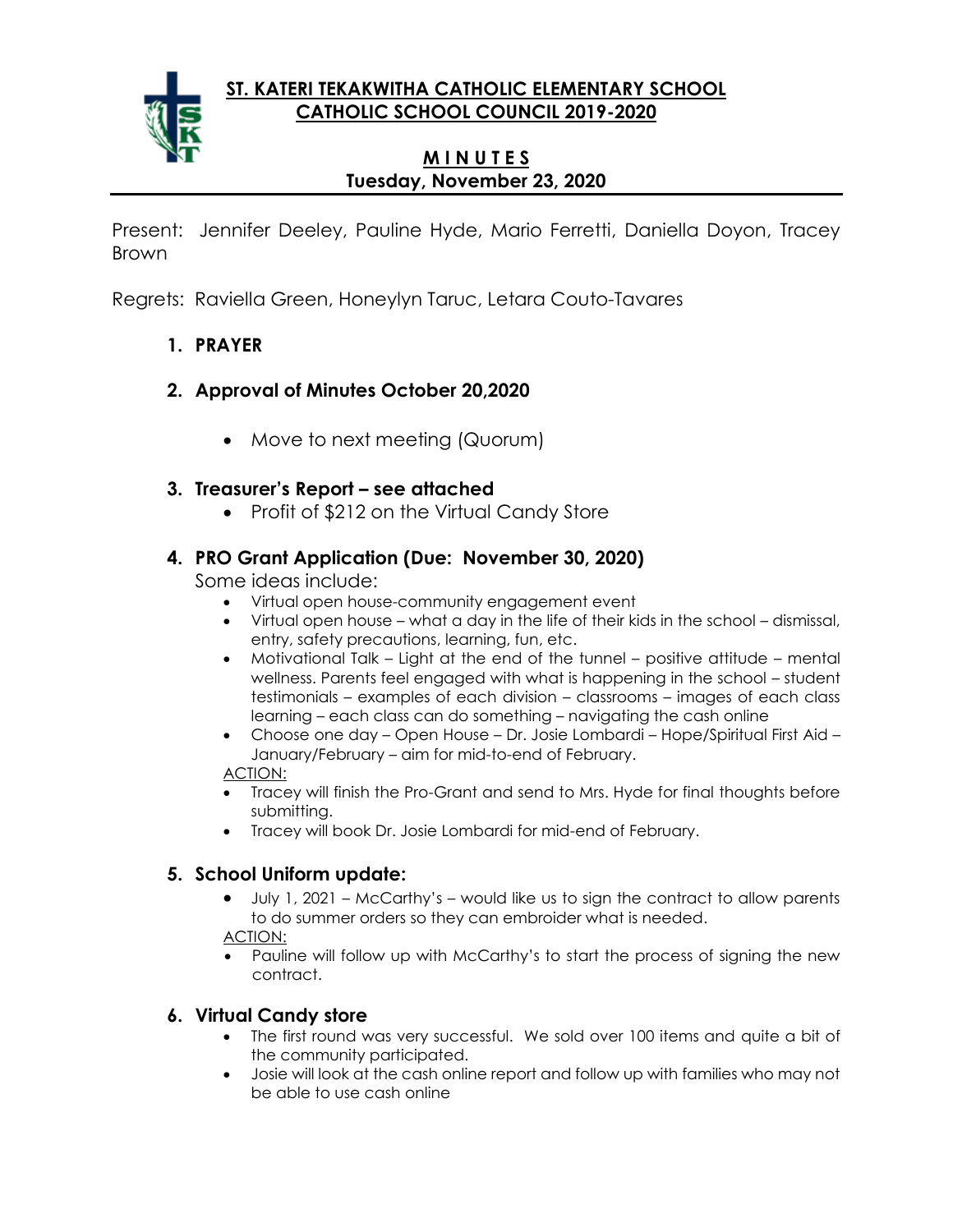- Pick-up of November orders lands on the same day as Virtual School Picture Days so for students in the virtual school the packages will be ready to pick up at the gym door.
- December orders:
	- o Cash Online will be open from December 1-13 at midnight. Mrs. DeSantis will collate the orders and provide them to Mrs. Hyde on Monday, December 14 by 9 am. Delivery will happen on Friday, December 18
	- o Flyer will be shared with families via School Connects by November 30 – Cotton Candy, Candy Apples, Christmas packages …
		- Package #1: Chocolate Marshmallow Christmas Gummies -Chocolate Lollipop - \$6.00 – Charge \$9.50
		- Package #2: 2 oreo cookies chocolate-dipped with peppermint; 6 foil chocolates, white and milk chocolate covered pretzels - \$5 and sell for \$9.50
		- Cotton Candy maple; cherry-berry; candy cane flavour
		- **Green Candy Apple**

*The Catholic School Council and the school staff are so happy to be able to support a small business during these unprecedented times.*

## **7. Major fundraiser update**

- Easter Chocolate Drive (Note: Good Friday April 2; March Break 15-19)
- Ensure parents know that the company will no longer accept returns of open boxes. Families will be responsible for selling/purchasing the full box.

#### ACTION:

• Mrs. Brown will provide the contact information for World's Finest Chocolates to Mrs. Hyde who will firm up dates and details for the fundraiser.

## **8. Principal update**

- Staffing
	- i. Mrs. Simpson Congratulations to Mrs. Simpson who has taken on the role of school secretary at a new school!
	- ii. Ms. Myers Congratulations to Ms. Myers who has taken on the role of Special Education Resource Teacher at a new school!
- School Readiness for Remote Learning
	- i. Staff have been preparing themselves and their students since October in the event we go to remote learning. Students have been taught how to access their LMS, view lessons, complete tasks, and submit them online. They have also had the opportunity to practice using the "Teams" platform to access live lessons with their teacher.
	- ii. Technology: We have taken a survey of technology needs for staff and students for those students who may need to borrow a device in the event we go remote and are working towards preparing devices for this purpose.
- Advent
	- i. Thank you to Mrs. Persaud, Ms. Spadano, Mrs. D'Amico, Mrs. Spanier, Ms. Peachey and our Student Council for preparing beautiful liturgies for the weeks of Advent and to our virtual choir.